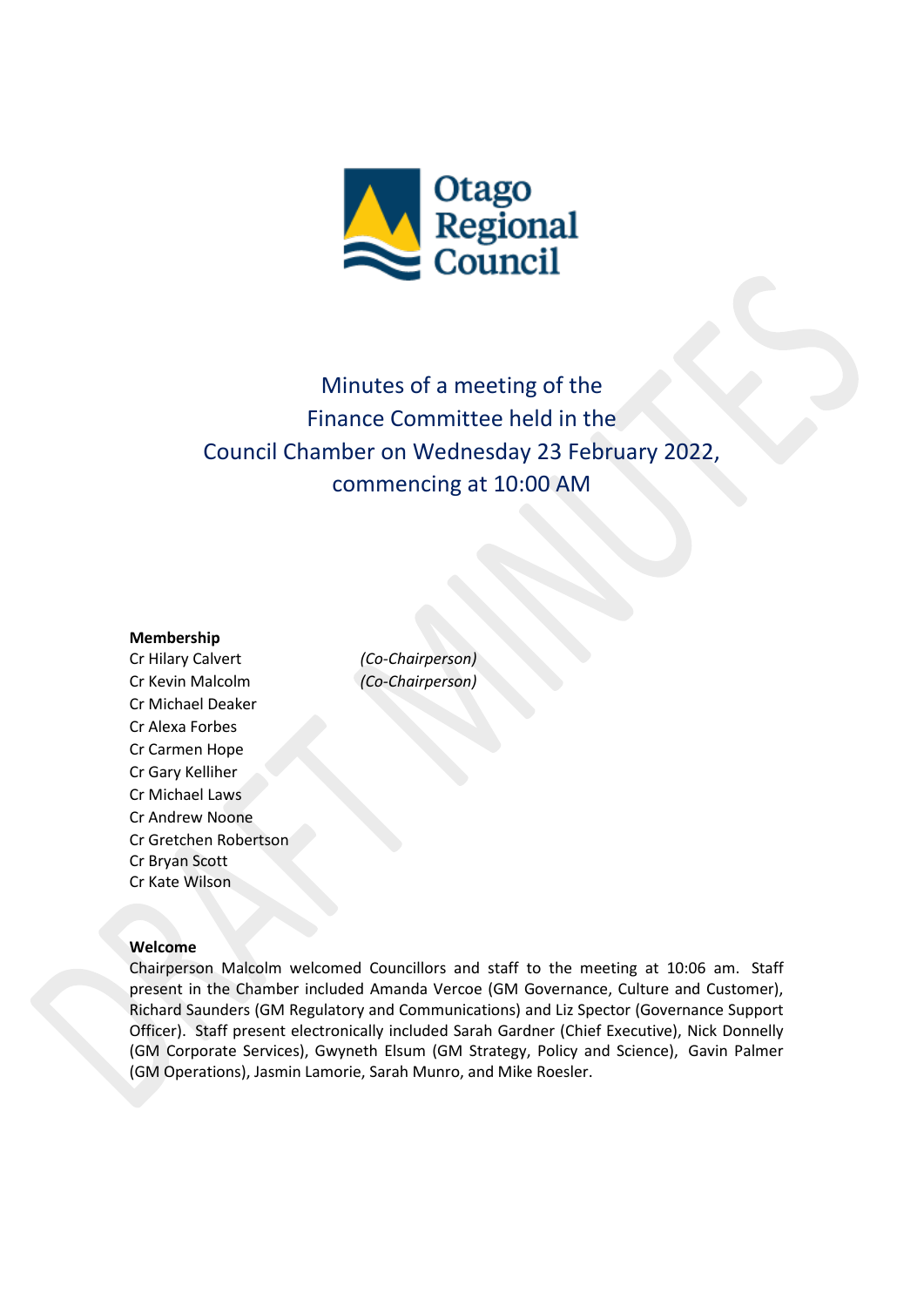## **1. APOLOGIES**

Chair Malcolm indicated Cr Laws would be an apology for lateness.

#### **Resolution: Cr Hope moved, Cr Calvert seconded**

*That the lateness of Cr Laws be accepted.*

## **MOTION CARRIED**

*Councillors present in the Chamber were Cr Calvert, Cr Hope, Cr Laws, Cr Malcolm, Cr Noone and Cr Wilson. Present electronically were Cr Deaker, Cr Forbes, Cr Kelliher, Cr Robertson and Cr Scott.*

## **2. PUBLIC FORUM**

There was no request to address the Committee under Public Forum.

## **3. CONFIRMATION OF AGENDA**

## **Resolution: Cr Malcolm moved, Cr Noone seconded**

*That the agenda be confirmed as published.*

## **MOTION CARRIED**

## **4. CONFLICT OF INTEREST**

No conflicts of interest were advised at this time.

## **5. CONFIRMATION OF MINUTES**

## **Resolution: Cr Calvert Moved, Cr Hope Seconded**

*That the minutes of the (public portion of the) Finance Committee meeting held on 24 November 2021 be received and confirmed as a true and accurate record.*

## **MOTION CARRIED**

## **6. PRESENTATIONS**

Port Otago Chief Executive Kevin Winders and CFO Stephen Connolly, and Board Chair Paul Rea and Audit Committee Chair Pat Heslin presented the Port Otago Half-Year Report electronically. Following the presentation, questions from Councillors were responded to. Chair Malcolm thanked the team for attending the meeting and moved:

## **Resolution FIN22-101: Cr Malcolm Moved, Cr Hope Seconded**

*That the Committee requests the Chair to send a letter of appreciation to the Te Raone Beach team from the Councillors*.

## **MOTION CARRIED**

## **7. ACTIONS**

Open actions from resolutions of the Committee were reviewed.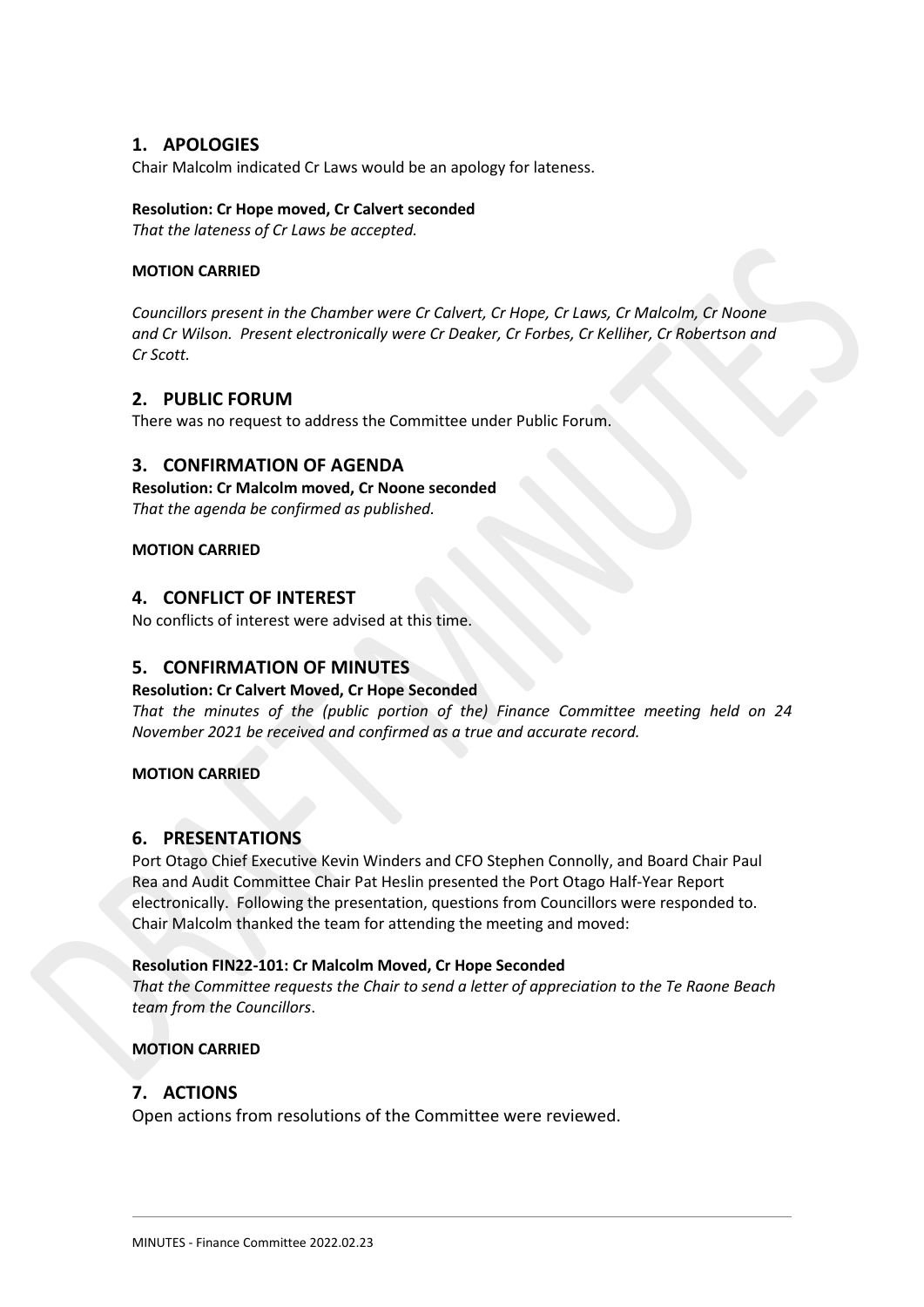# **8. MATTERS FOR CONSIDERATION**

## **8.1. Quarterly Activity and Finance Report - 31 December 2021**

The report was provided to present the Activity and Financial Performance Reports for the sixmonth period ended 31 December 2021. Nick Donnelly (GM Corporate Services), Jasmine Lamorie (Corporate Planning Business Partner) and Sarah Munro (Manager Finance - Reporting) were present electronically to speak to the report and respond to questions.

Ms Munro opened discussion on the paper. She noted the change to the format of the report to combine financial and activity reporting into a single report rather than two separate reports. Ms Lamorie summarised the activity performance report, noting the commentary in the report was exceptions based.

Following discussion of the Activity Report, Ms Munro reviewed the quarterly financial reports. Cr Calvert asked if staff could provide more detail about cost recovery of consents and if there was the ability to include a breakdown of what comprised consent costs, including training. GM Regulatory Richard Saunders said while he was comfortable with the amount of detail provided in the report and that consents processing is set up to correctly capture costs, he would provide more detail in future reports.

Following further discussion, Cr Calvert moved receipt of the report.

## **Resolution FIN22-102: Cr Calvert Moved, Cr Hope Seconded**

*That the Finance Committee:*

*1) Notes this paper and the Activity and Financial Performance Reports for the period 1 July 2021 to 31 December 2021 (quarter 2 of the 2021-22 financial year).*

## **MOTION CARRIED**

## **8.2. Draft Annual Plan 2022-23 and Engagement Approach**

This report was provided to enable Council to achieve a draft position for adjustments to the financial forecasts contained in the Otago Regional Council Long-Term Plan 2021-31 (LTP). Nick Donnelly (GM Corporate Services) and Mike Roesler (Manager Corporate Planning) were available electronically to speak to the report and respond to questions.

Mr Roesler summarised the report with Councillors and noted staff had made changes to the draft budgets provided to them in December 2021 to bring costs in line with an 18% increase for the next year. He also reviewed options for community engagement on the proposed budget and work programme.

Following Councillor questions and discussion of engagement options, Cr Wilson moved:

## **Resolution FIN22-103: Cr Wilson Moved, Cr Noone Seconded**

*That the Finance Committee:*

- *1) Notes the position reached by Council at the 9 December 2021 meeting on proposed adjustments to the Long-Term Plan 2021-31 as presented in Background section of this report.*
- *2) Notes the post 9 December 2021 proposed adjustments to the Long-Term Plan 2021- 31 as presented in Discussion section of this report.*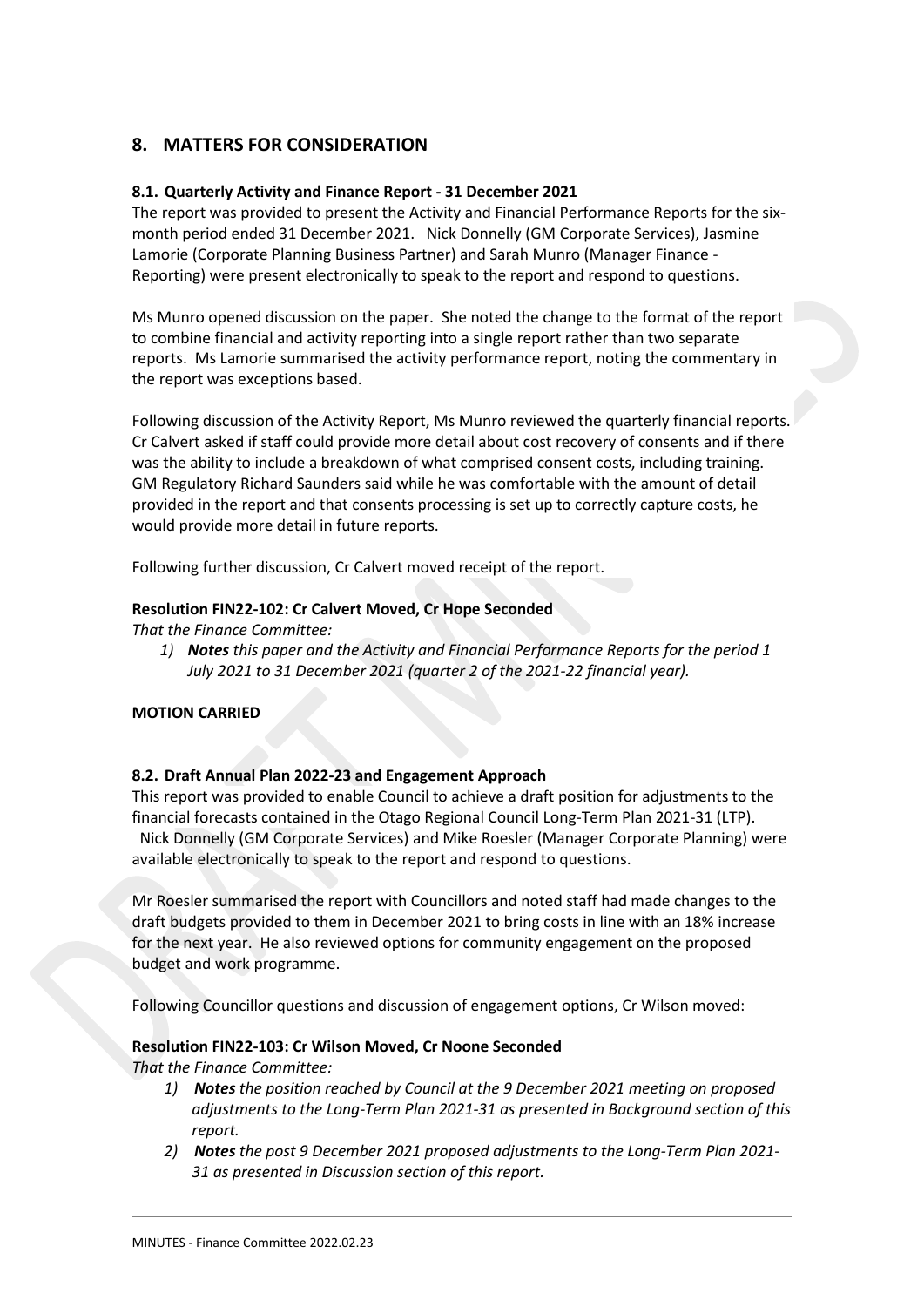- *3) Notes the funding impacts of the post 9 December 2021 adjustments as summarised in this report.*
- *4) Approves the proposed draft financial estimates and that supports the Long-term Plan year 2 work programme as a basis for engaging with the community about any further refinement that may be required to the Long-term Plan 2021-31.*
- *5) Approves the proposed adjustments to Council's Fees and Charges.*
- *6) Agrees the post 9 December 2021 adjustments as summarised in this report do not represent significant or material changes to the Long-term Plan 2021-31.*
- *7) Approves Option 1 being 'targeted community engagement' as the approach Council staff will implement for engagement on the Proposed Annual Plan for 2022/23.*
- *8) Directs staff to prepare the supporting information for community engagement and for Council's endorsement at its 23 March 2022 meeting.*

## **MOTION CARRIED**

## **8.3. Taieri Flood and Drainage Rates**

This report was provided to report back to the Committee following a meeting of a working group to consider ways to pilot a review of the Taieri flood and drainage rates in accordance with Resolution CM21-217 made on 9 December 2021 at a meeting of Council. Nick Donnelly (GM Corporate Services) was available electronically to speak to the report and respond to questions.

Following discussion of the report,

## **Resolution FIN22-104: Cr Wilson Moved, Cr Calvert Seconded**

*That the Finance Committee:*

*1) Notes staff are preparing further information on benefits, exacerbators, affordability/fairness and simplicity/logic and request that this information be provided three weeks prior to the next Finance meeting in order that the working group can provide a report to the next Finance Committee meeting as to possible next steps.*

## **MOTION CARRIED**

*Cr Laws joined the meeting at 12:50 pm.*

Due to timing of the next meeting, at 12:50PM Chair Malcolm suggested the meeting be adjourned until the close of the previously scheduled 1PM Council Meeting.

## **Resolution: Cr Noone Moved, Cr Hope Seconded**

*That the Finance Committee be adjourned until after the end of the 1PM Council Meeting.*

## **MOTION CARRIED**

Chair Kevin Malcolm reopened the Finance Committee meeting at 6:55PM after the close of the previously scheduled Council Meeting. Chair Malcolm asked that due to the late hour, a motion be made to adjourn the meeting to 9AM the following morning, Thursday, 24 February 2022.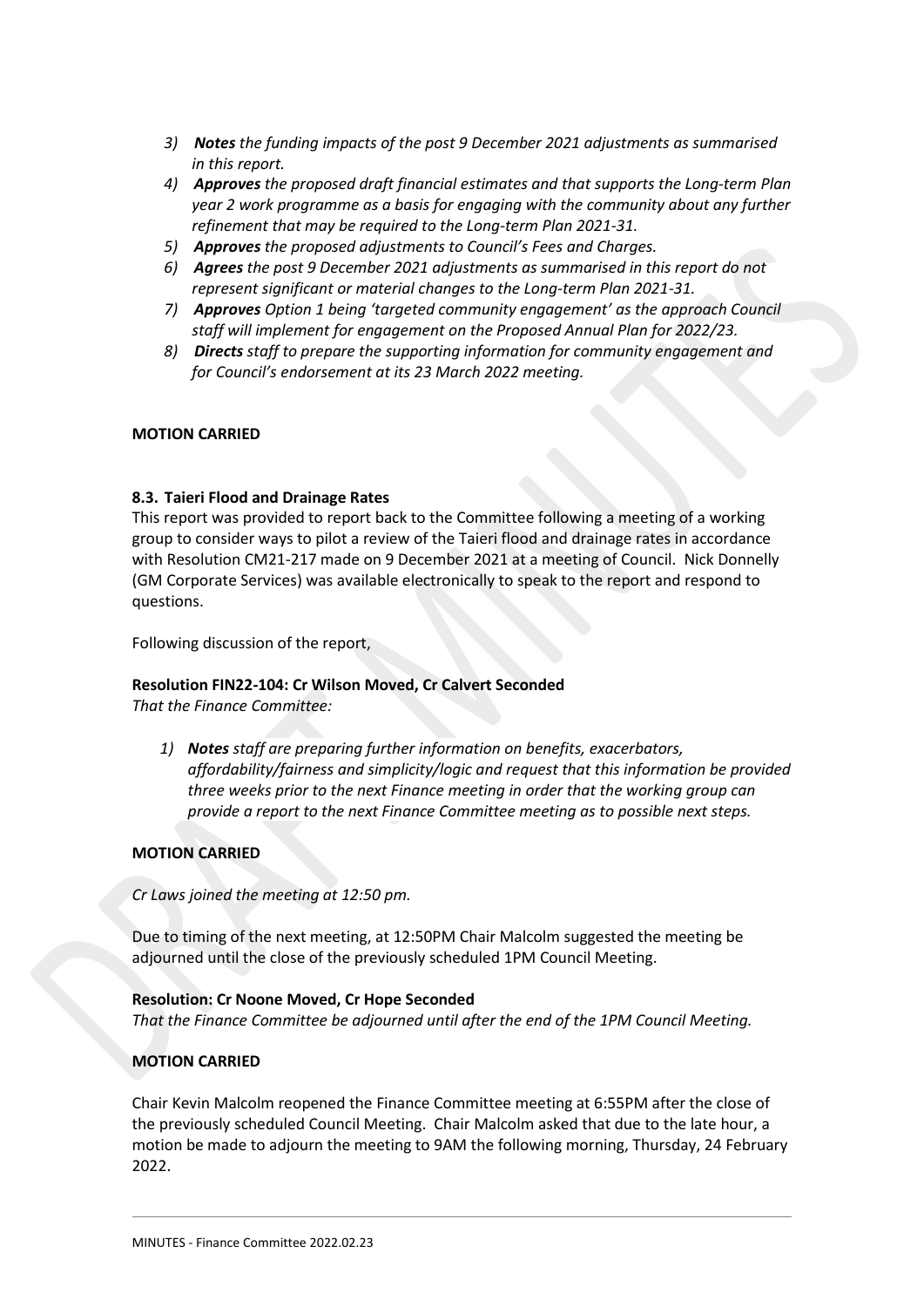#### **Resolution: Cr Calvert Moved, Cr Hope Seconded**

*That the meeting be adjourned to 9AM, Thursday, 24 February 2022.*

## **MOTION CARRIED**

Chair Malcolm reopened the Finance Committee meeting at 9:02AM, 24 February 2022. He noted Cr Laws was an apology for lateness.

#### **Resolution: Cr Calvert Moved, Cr Wilson Seconded**

*That the apology for lateness for Cr Laws be accepted.*

## **MOTION CARRIED**

*Cr Deaker, Cr Forbes, Cr Kelliher, Cr Robertson, and Cr Scott were present electronically.*

#### **8.4. Enviroschools Programme Future Options**

The report provided Council with options for potential expansion of the Enviroschools programme within Otago to be considered as part of the 2022/23 Annual Plan process in accordance with Resolution GCE21-103 adopted on 11 August 2021 in a meeting of the Governance, Communications and Engagement Committee. Richard Saunders (GM Regulatory and Communications) and Robyn Zink (Regional Coordinator Enviroschools) were present electronically to speak to the report and respond to questions.

Richard Saunders addressed the meeting. Mr Saunders noted if Councillors resolved to expand the programme beyond its current scope, the existing Coordinator would not have capacity to manage the additional work. Cr Wilson asked whether consideration of the programme's expansion could be discussed by the Otago Mayoral Forum. Cr Noone agreed with that suggestion, and he also asked if there were opportunities for other funding for the programme. Dr Zink said other funding opportunities had been explored with little success, and she indicated fundings of that type tended to be short-term partnerships, but the Enviroschools programme relied on long-term relationships. Cr Calvert said it would be important to ensure the programme is equitable and available to any school wanting to participate.

Following further discussion, Cr Deaker moved:

#### **Resolution FIN22-105: Cr Deaker Moved, Cr Hope Seconded**

*That the Finance Committee:*

- 1) *Notes this report.*
- 2) *Considers the options presented for inclusion in the 2023/24 Annual Plan.*
- 3) *Requests discussion of expansion of the Enviroschools Programme be presented to the Otago Mayoral Forum by the ORC Chair for consideration at the 1 April 2022 meeting.*

## **MOTION CARRIED**

*Cr Laws joined the meeting at 9:40am.*

## **9. RESOLUTION TO EXCLUDE THE PUBLIC**

#### **Resolution: Cr Calvert Moved, Cr Wilson Seconded**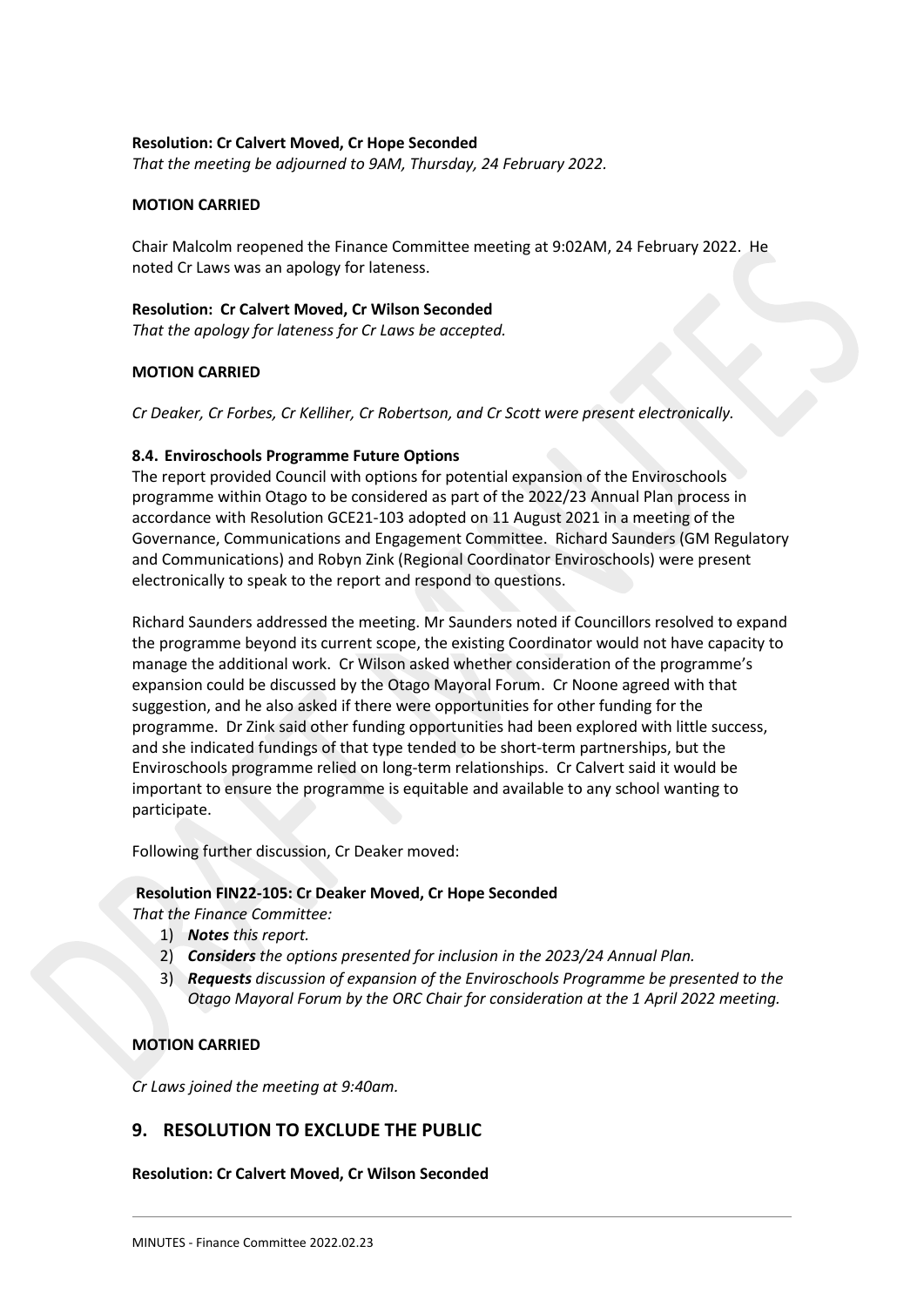*That the public be excluded from the following parts of the proceedings of this meeting under LGOIMA 48(1)(a), namely:*

- *Minutes of the 24 November 2021 Finance Committee meeting*
- *LGFA Lending*

## **MOTION CARRIED**

The general subject of each matter to be considered while the public is excluded, the reason for passing this resolution in relation to each matter, and the specific grounds under [section](http://www.legislation.govt.nz/act/public/1987/0174/latest/link.aspx?id=DLM123095#DLM123095)  [48\(1\)](http://www.legislation.govt.nz/act/public/1987/0174/latest/link.aspx?id=DLM123095#DLM123095) of the Local Government Official Information and Meetings Act 1987 for the passing of this resolution are as follows:

| General subject of<br>each matter to be<br>considered                                                             | Reason for passing this resolution in<br>relation to each matter                                                                                                                                                                                                                                                                                                                                                                                                                                                                                                                                                                                                                                                                                                                                                                                                                                                                                                                                                                                                                                                                                                                                                                                                                                           | <b>Ground(s) under section</b><br>48(1) for the passing of this<br>resolution |
|-------------------------------------------------------------------------------------------------------------------|------------------------------------------------------------------------------------------------------------------------------------------------------------------------------------------------------------------------------------------------------------------------------------------------------------------------------------------------------------------------------------------------------------------------------------------------------------------------------------------------------------------------------------------------------------------------------------------------------------------------------------------------------------------------------------------------------------------------------------------------------------------------------------------------------------------------------------------------------------------------------------------------------------------------------------------------------------------------------------------------------------------------------------------------------------------------------------------------------------------------------------------------------------------------------------------------------------------------------------------------------------------------------------------------------------|-------------------------------------------------------------------------------|
| Minutes of the<br>Public-excluded<br>portion of the 24<br>November 2021<br><b>Finance</b><br>Committee<br>meeting | To protect information where the<br>making available of the information-<br>would be likely unreasonably to<br>prejudice the commercial position of<br>the person who supplied or who is the<br>subject of the information - Section<br>7(2)(b)(ii)<br>To protect information which is<br>subject to an obligation of confidence<br>or which any person has been or could<br>be compelled to provide under the<br>authority of any enactment, where the<br>making available of the information-<br>would be likely to prejudice the supply<br>of similar information, or information<br>from the same source, and it is in the<br>public interest that such information<br>should continue to be supplied -<br>Section 7(2)(c)(i)<br>To protect information which is<br>subject to an obligation of confidence<br>or which any person has been or could<br>be compelled to provide under the<br>authority of any enactment, where the<br>making available of the information-<br>would be likely otherwise to damage<br>the public interest - Section 7(2)(c)(ii)<br>To avoid prejudice to measures that<br>prevent or mitigate material loss to<br>members of the public -<br>Section 7(2)(e)<br>To maintain legal professional<br>privilege - Section $7(2)(g)$<br>To enable any local authority holding |                                                                               |
|                                                                                                                   | the information to carry out, without                                                                                                                                                                                                                                                                                                                                                                                                                                                                                                                                                                                                                                                                                                                                                                                                                                                                                                                                                                                                                                                                                                                                                                                                                                                                      |                                                                               |